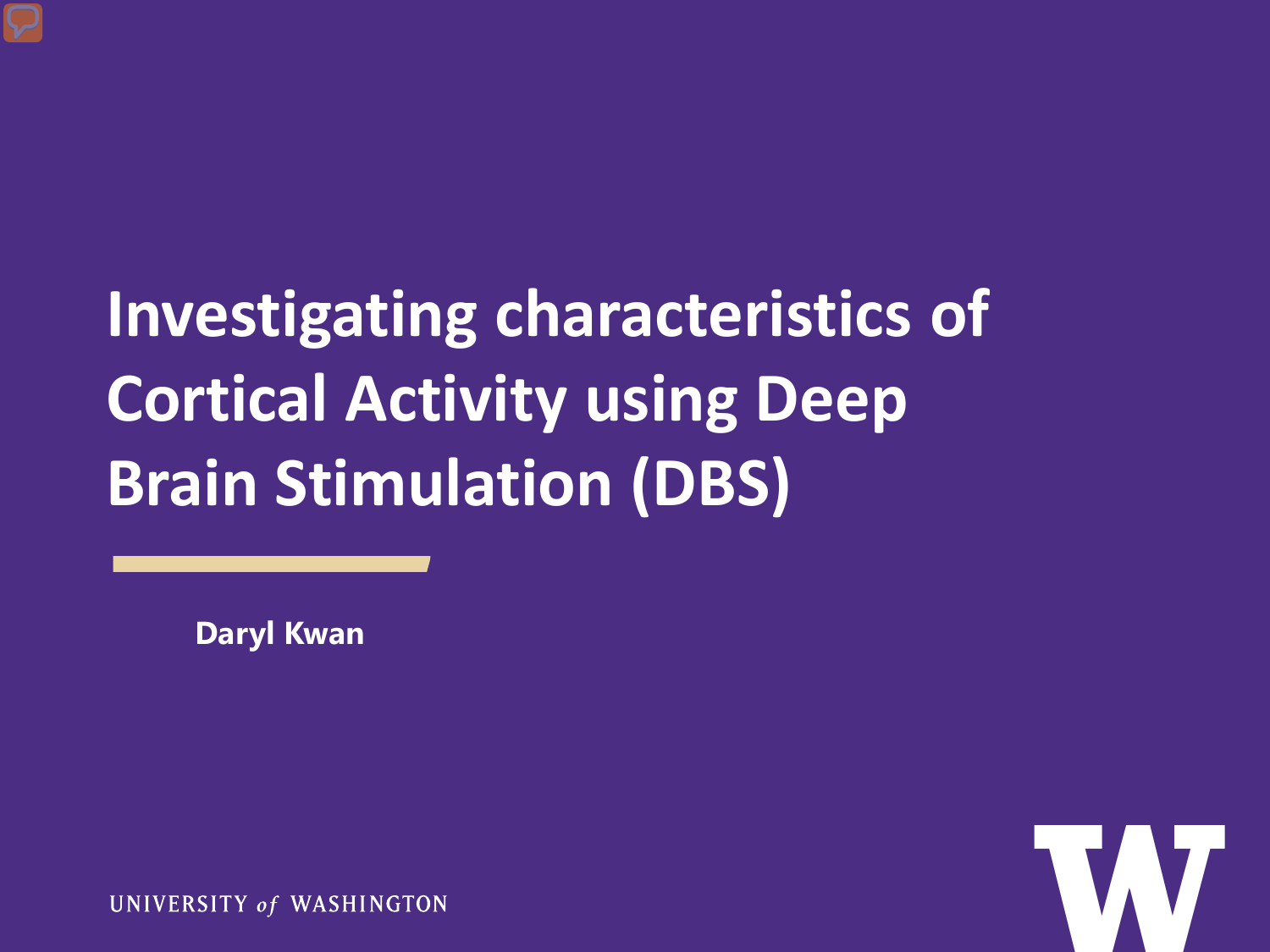### **Introduction**

#### > **Parkinson's disease**

- **Degradation of dopamine producing neurons in Substantia Niagra**
- **Cause is unknown, Less dopamine is produced**
- **Symptoms**
	- > **Loss of smooth movement and postural stability**
- **10 million have Parkinson's Disease**
- **100,00 treated by DBS**
- > **DBS**
	- **Decrease symptoms**
	- **Negative Side Effects**
	- **Globus Pallidus**
	- **Electrical Stimulation**
	- **Future**

Globus Pallidus

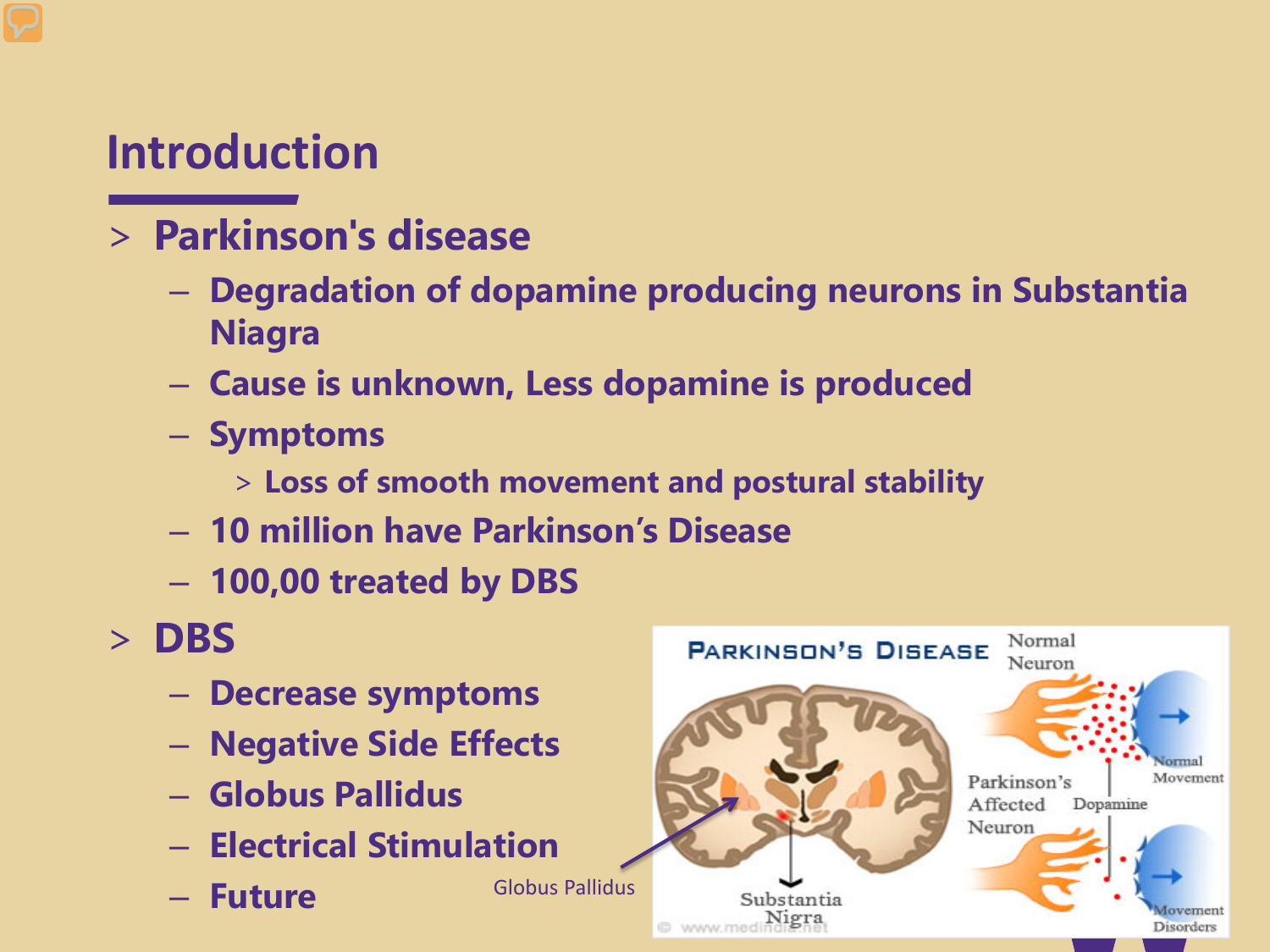# **Electrocorticography (ECoG)**

- > **Electrode is put on surface of brain**
	- **tracks electrical potentials**
- > **Brainwaves** 
	- **Delta, Theta, Alpha, Beta, Gamma**
	- **0.25-250 Hz**



> **Motor Cortex** 





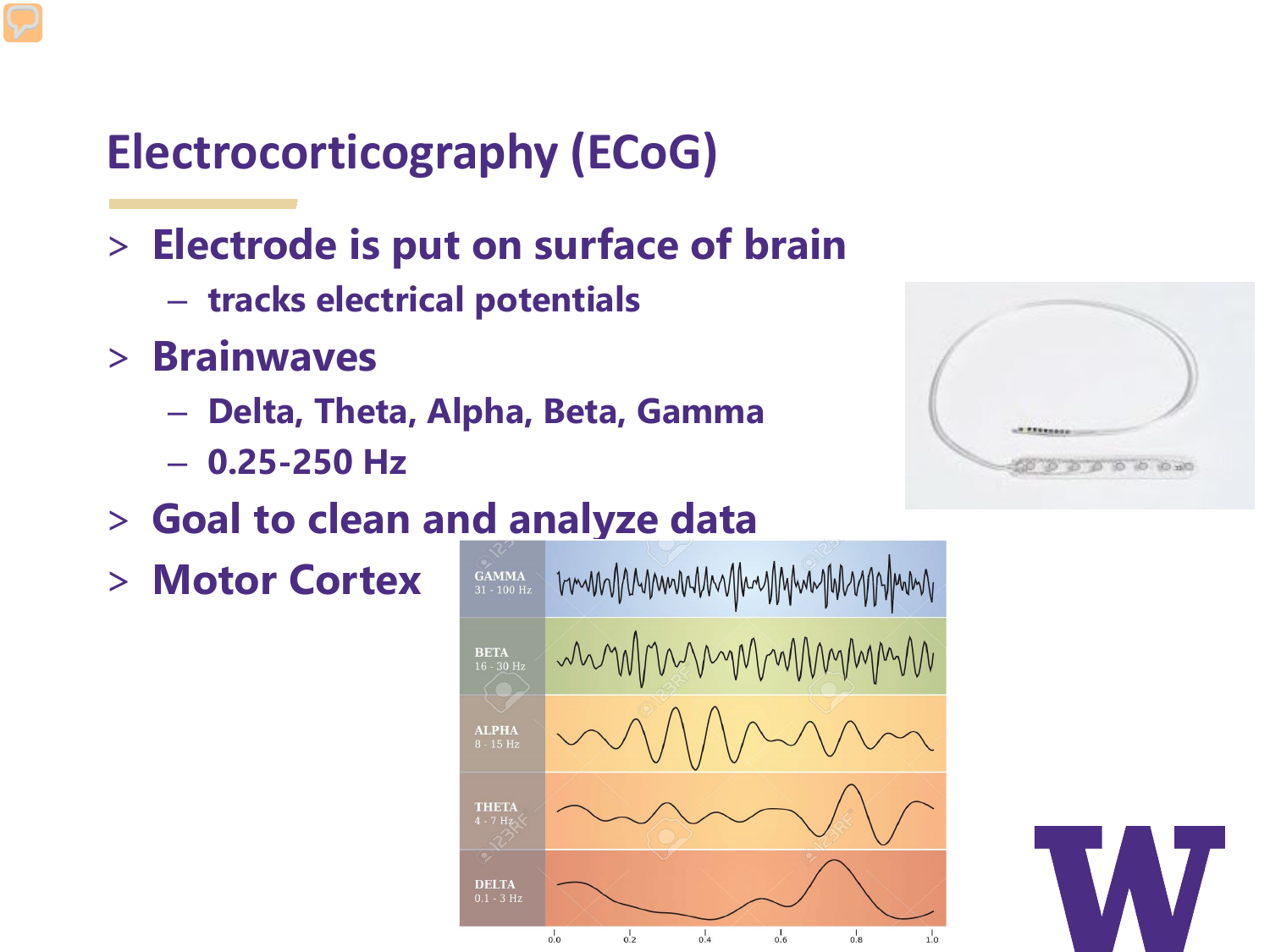## **How does deep brain stimulation affect the motor cortex?**

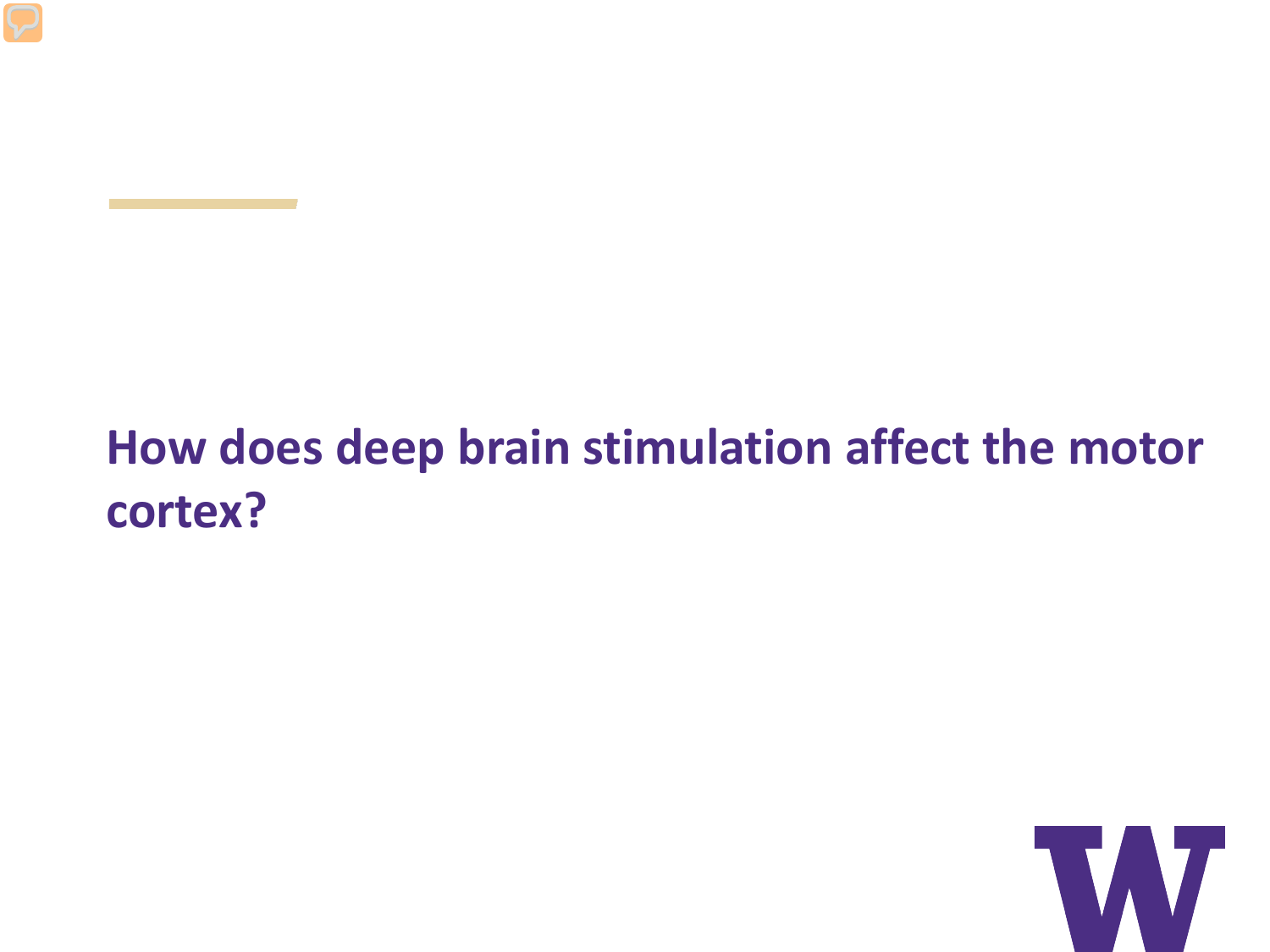#### **Data collection**

- > **Used DBS to stimulate and ECoG to collect data**
- > **DBS placed near the Globus pallidus**
- > **ECoG near motor cortex**
- > **Stimulation protocol**
	- **4 minutes control test**
	- **0.5 seconds stimulation** 
		- > **60 pulses total at 144 Hz**
	- **1.5 seconds rest**
	- **1, 2, 3, or 4 mA**
	- **Recorded on ECoG**



**Figure (1) Example of pulse duration**

UNIVERSITY of WASHINGTON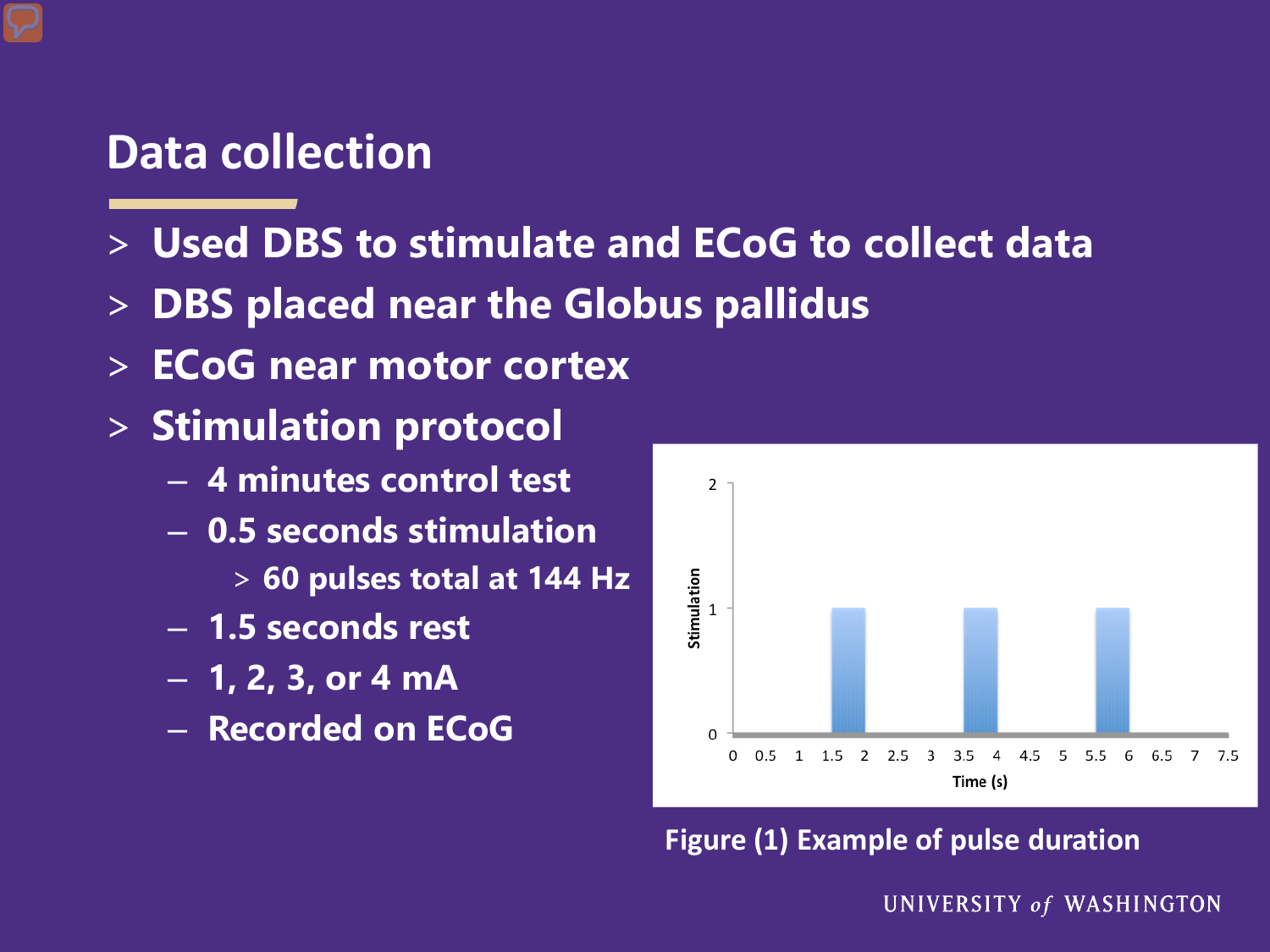## **Cleaning Data**

- > **Filters**
	- **Re-referenced**
	- **De-spike**
	- **High Pass, Low Pass (0.5-250 hz)**
	- **Notch Filters (60,120,180 hz)**



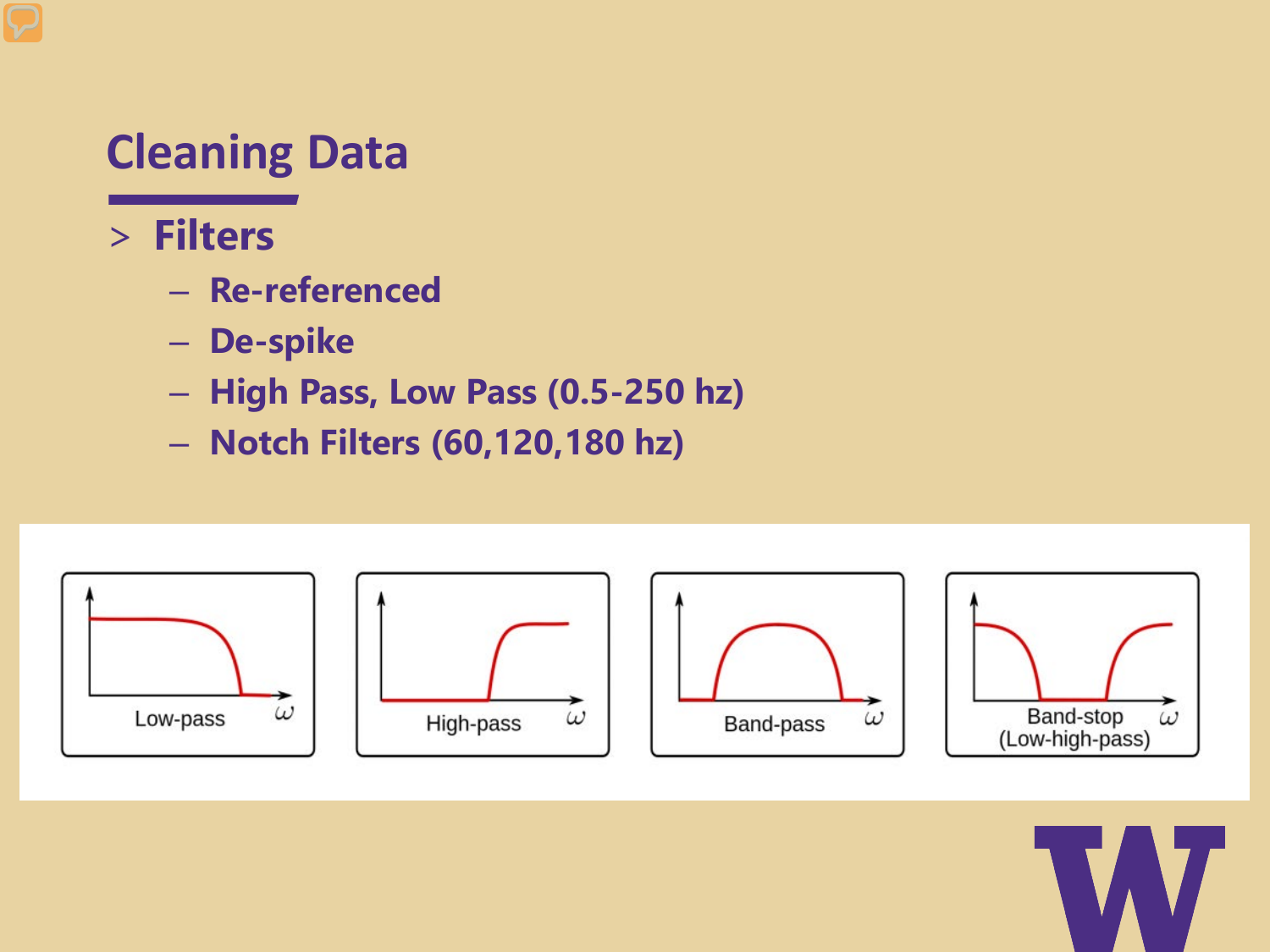#### **Results**



**Figure (2) Neural data from channels before and after cleaning**

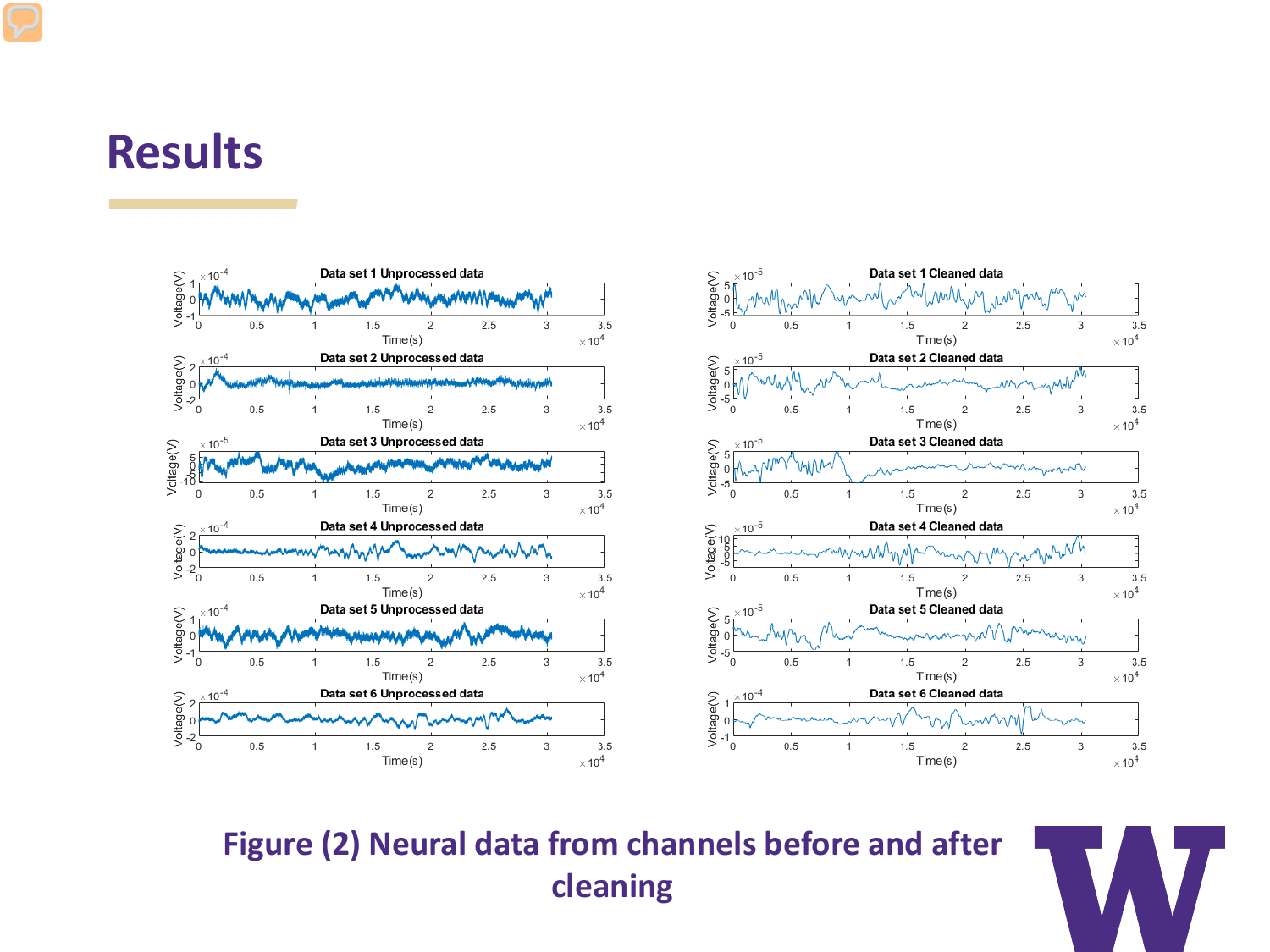## **Results**



**Figure (3) Power Spectrum**

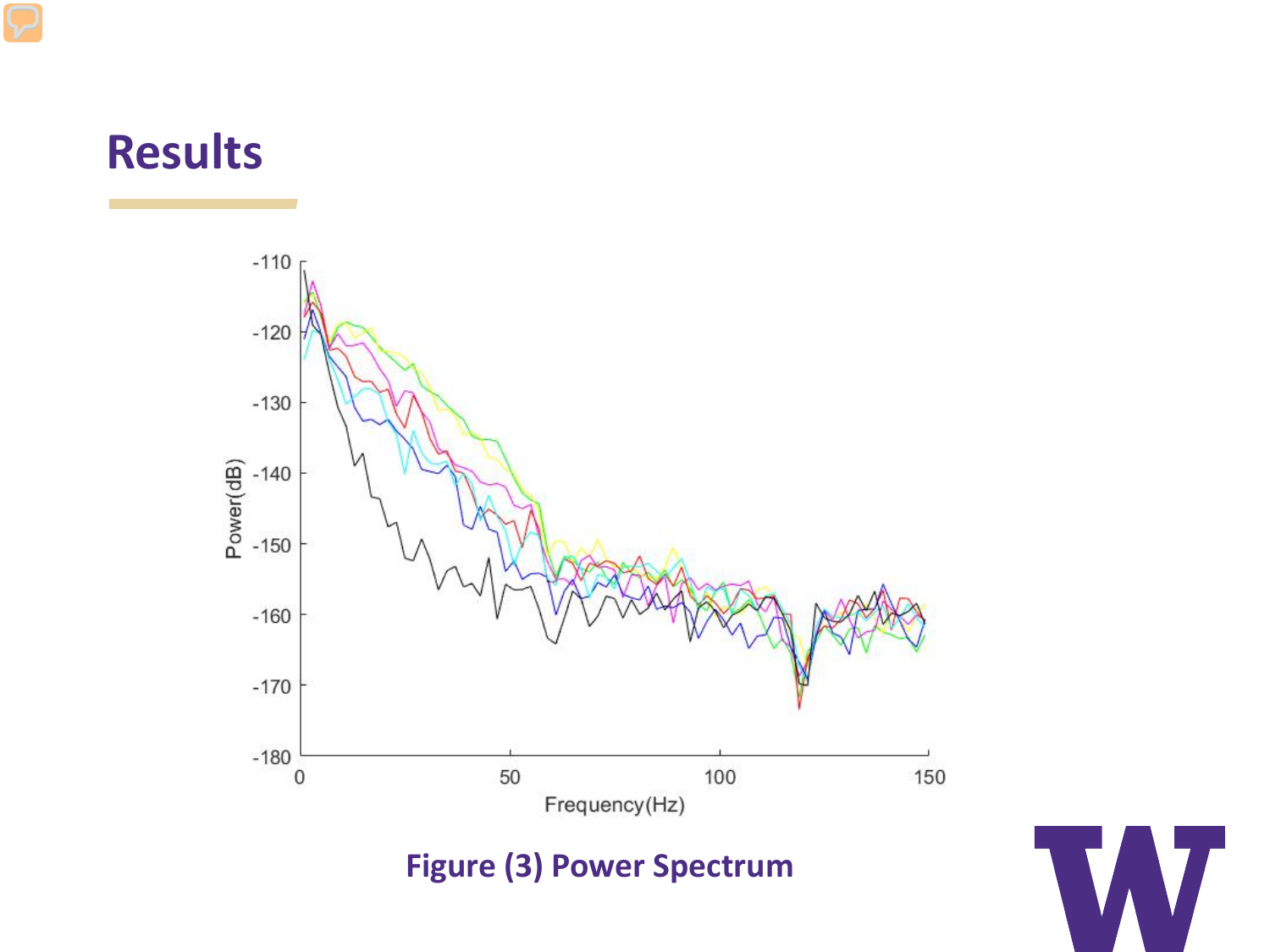### **Conclusion**

#### > **What do the results mean?**

- **Increased brain activity in motor cortex**
- **Side effects**
- > **Future paths**
	- **Activity in rest of cortex**
	- **Precision and decrease side effects**
	- **Other systems**